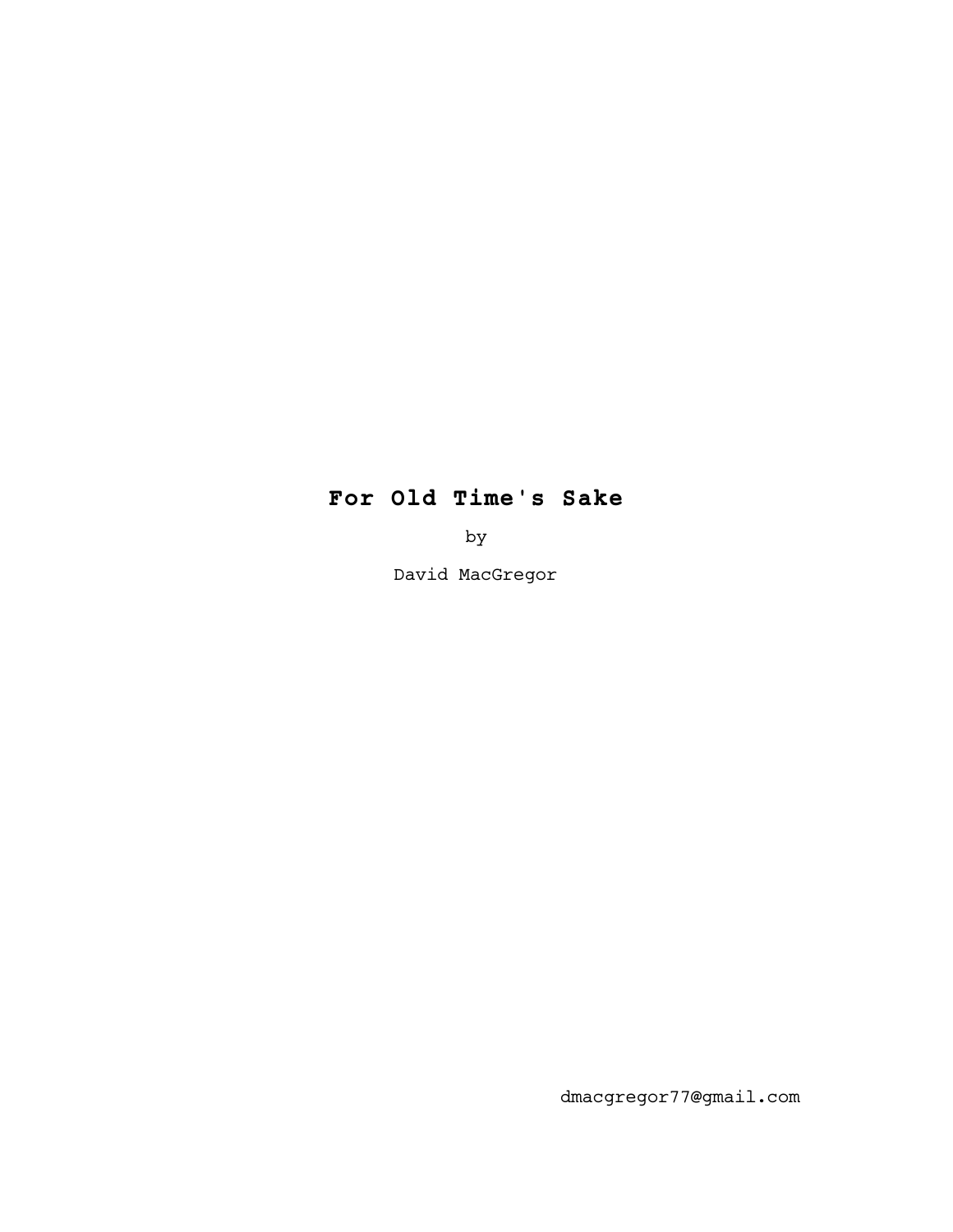# Setting

A suburban living room.

# Time

Present.

# Cast

 MARK - Man in his late 30s-40s. DIANE - Woman in her late 30s-40s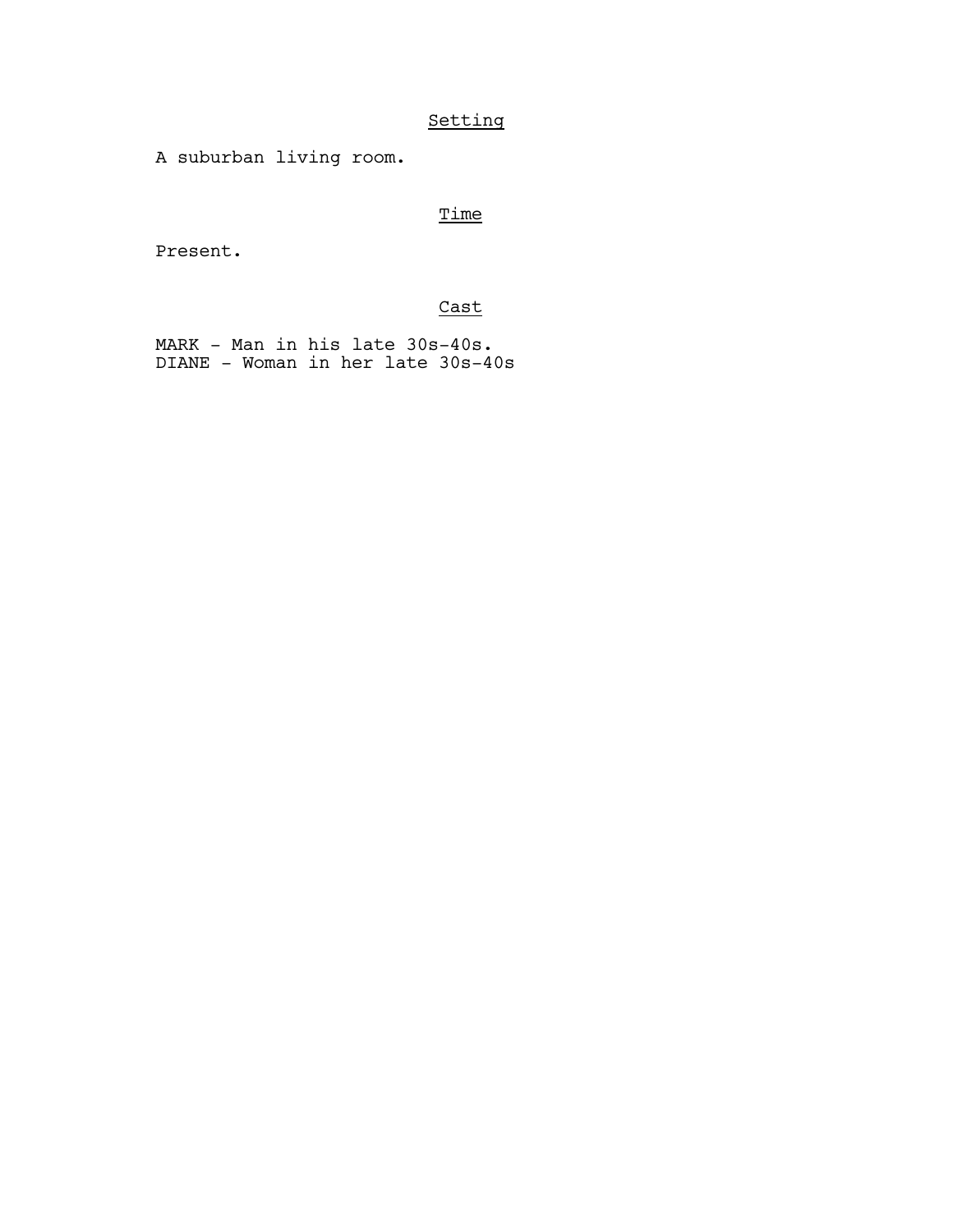(As DIANE places various personal possessions into cardboard boxes, MARK leans against the frame of a door and watches her.)

MARK

I seem to remember you having a lot more stuff than this.

#### DIANE

I did have a lot more stuff than this. Ten years ago I could hardly walk through a mall without wanting damn near everything I saw: vibrating back scratchers, glass wine stoppers, DVD collections of old TV shows...just stupid crap. Remember that cast iron wok I bought?

MARK

I think you used it once.

DIANE

Exactly. Stupid. So, it's gone. Along with all of that other garbage. Such is the beauty of garage sales and e-Bay.

MARK

So what changed?

DIANE

I guess I did. I got tired of having things, so I just got rid of them.

MARK

And now you're getting rid of me too.

# MARK

Mark...

MARK

I'm sorry if that hurts your delicate sensibilities, but that's exactly what you're doing.

DIANE

Okay, fine. That's exactly what I'm doing.

MARK

You never used to agree with me that easily either.

DIANE

Well, either I got smarter or more beaten down. Take your pick.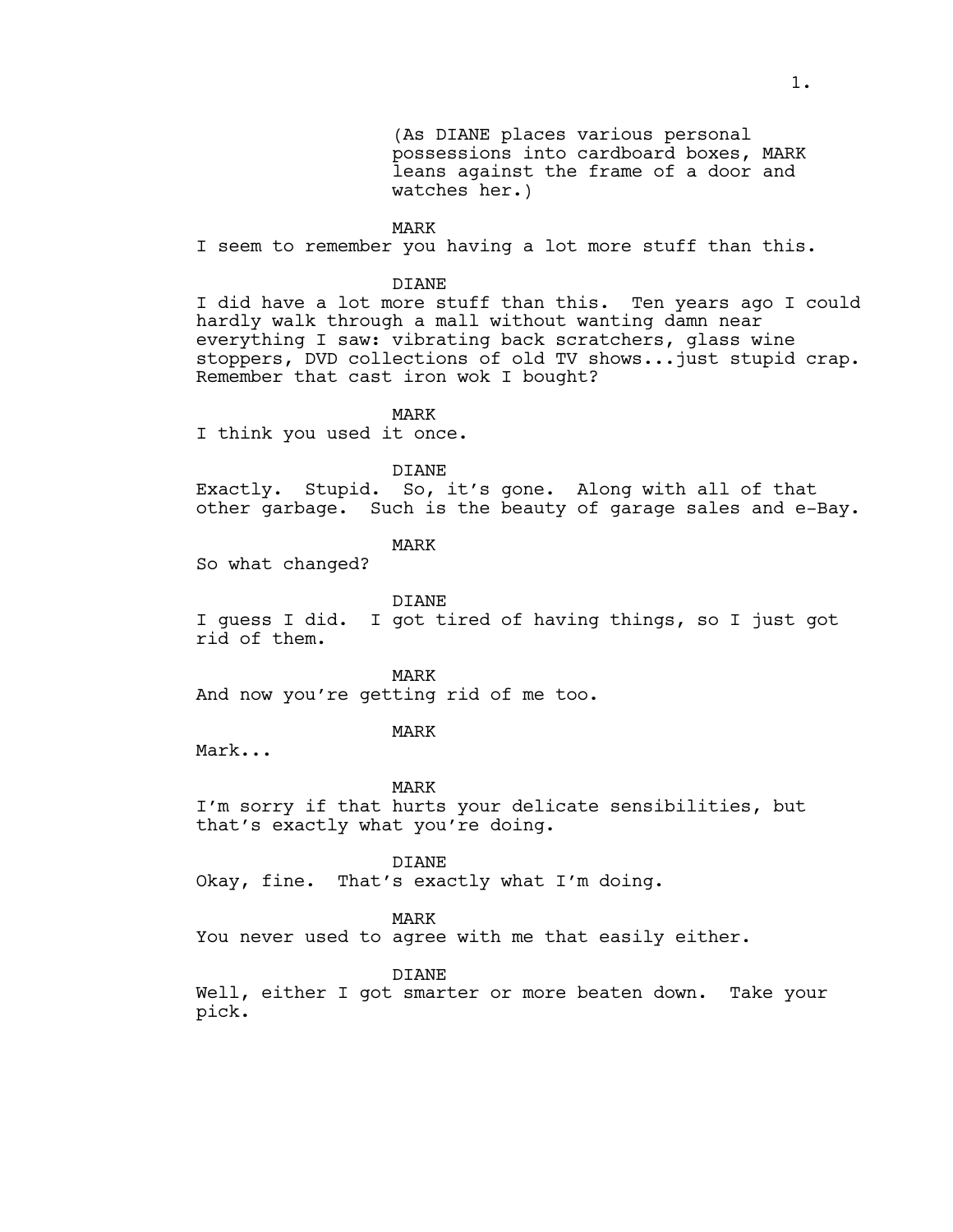I just can't believe I'm standing here watching you do this. I never thought my life would turn into this particular cliché. Fall in love, get married, live with wife for twelve years, until she leaves me for a younger man. It's just so...

#### DIANE

Evil? Predictable? Asinine? Help me out here.

MARK

Diane, he's fifteen years younger than you.

DIANE

I'm aware of that. And that makes it...?

MARK

Pathetic. Quite frankly. It makes it pathetic.

DIANE

Okay.

MARK

You don't see that?

DIANE

No. What makes it pathetic isn't his age, although I'm sure you can find plenty of people to agree with you.

# MARK

Then--

DIANE What makes it pathetic is this. Why do I want to be with him? Because I miss you.

### MARK

That makes no sense.

#### DIANE

It makes perfect sense. I miss you. What do I see in Carlos? Someone who reminds me of you. Why do I want that? Because you don't remind me of you any more.

MARK

What is that supposed to mean?

## DIANE

It means I miss you wearing a certain shirt just because you know I like it. I miss you saving half a candy bar for me. Miss the long car rides, where our only goal was to see if we could get lost so we'd have to find a motel room somewhere.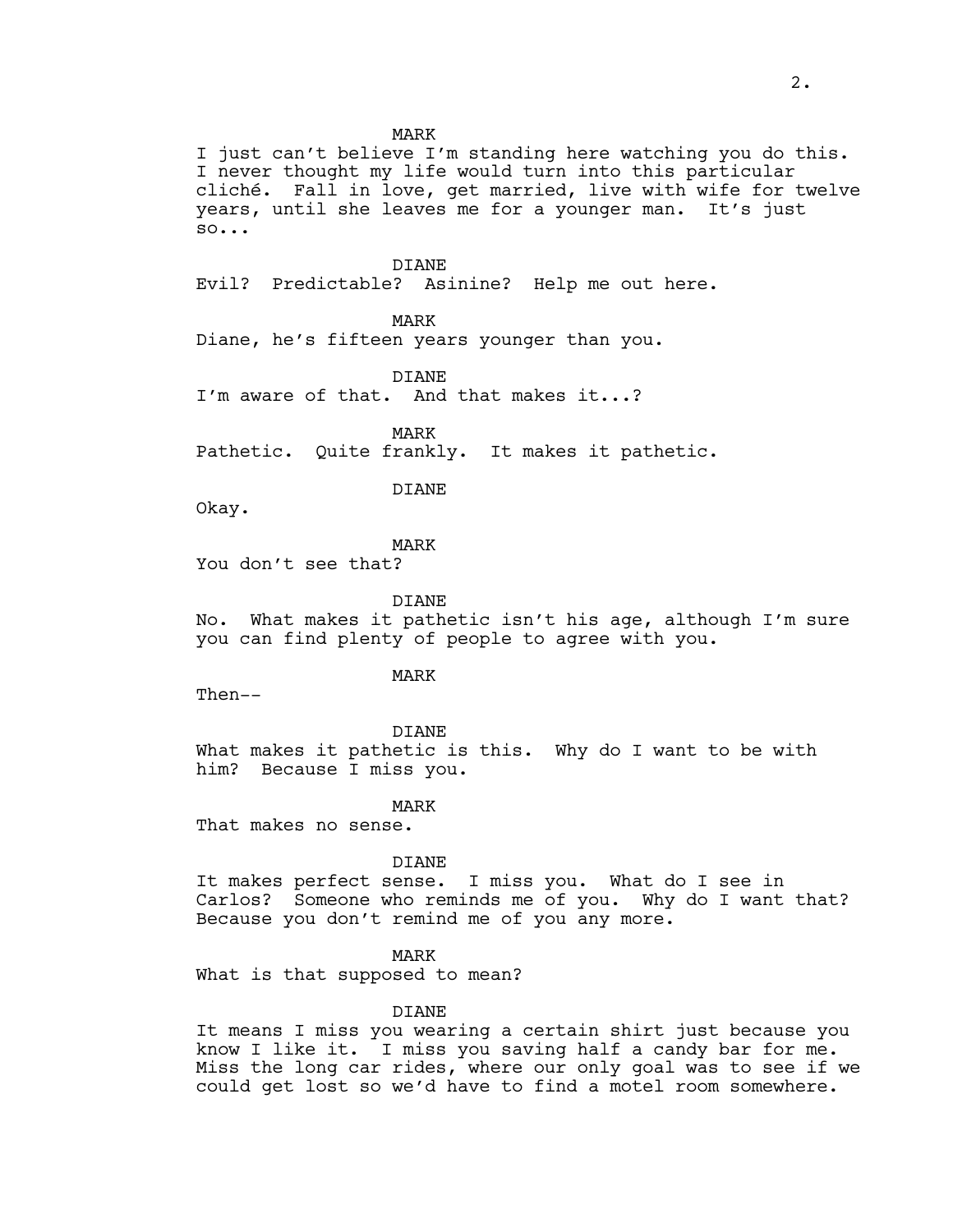MARK That's what this is about?

DIANE Absolutely that's what this is about.

MARK

That's puppy love stuff.

**DIANE** 

Which is why people love puppies, I suppose.

MARK

So what you're saying is, over the years, I matured a little and you didn't.

DIANE

Or, I kept my sense of romance and adventure and you didn't. Again, take your pick.

MARK

God forbid you should never spend another night in a Red Roof Inn in the middle of nowhere.

DIANE

I happen to like Red Roof Inns in the middle of nowhere. And you know what I like even more? What happens inside the rooms in a Red Roof Inn in the middle of nowhere.

MARK

This isn't just about you and what you like. Have you thought about what our families will think? Our friends?

## DIANE

Sure.

MARK

And apparently you don't give a rat's ass.

DIANE

If they want to disapprove, if they don't want to talk to me, then they won't. It's their call.

MARK

They won't! They're going to think you're making a fool of yourself!

DIANE

Because he's younger than me.

MARK

Fifteen years younger than you! When you were in college he was in pre-school!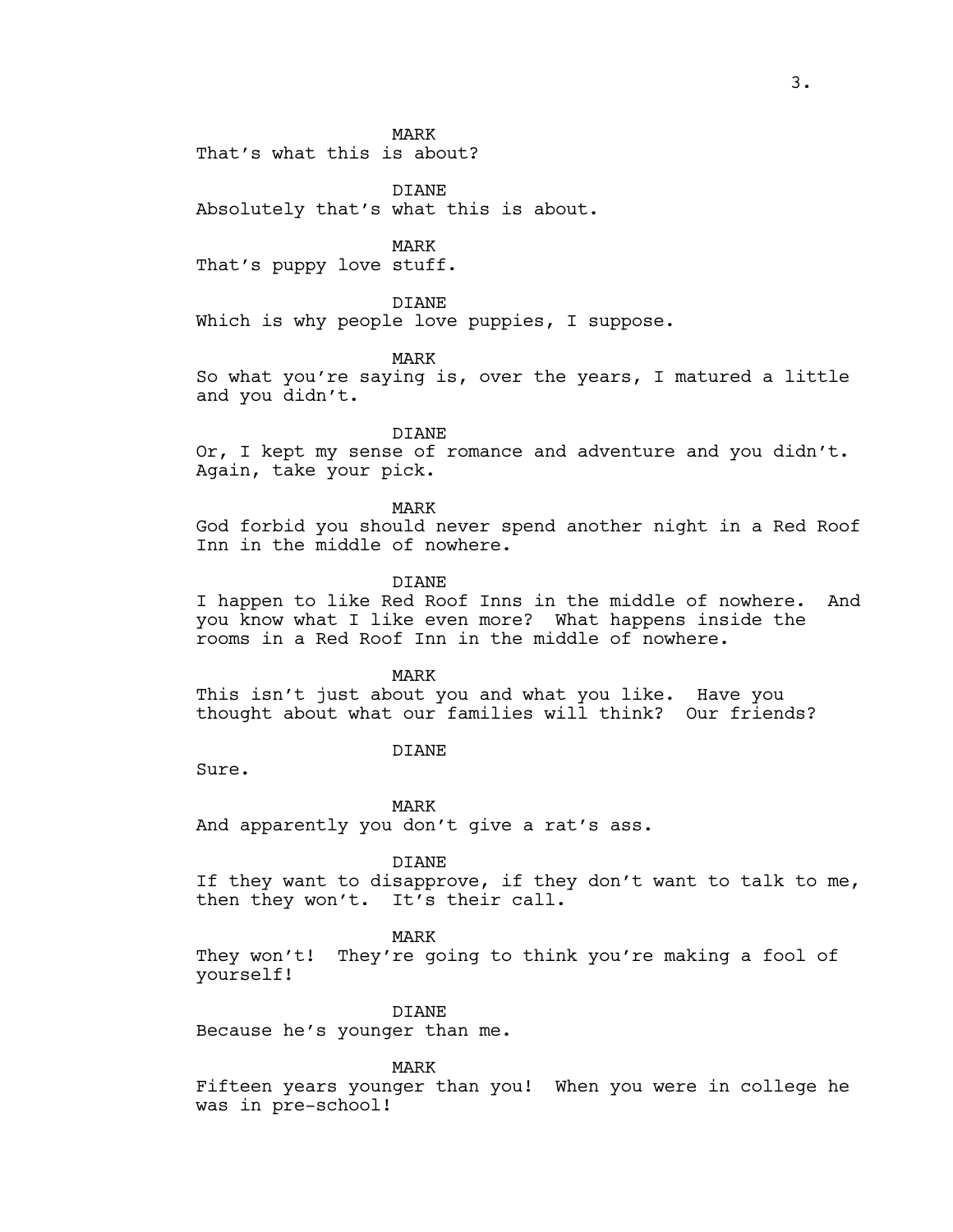#### DIANE

That seems to be a real sticking point for you. Don't fall in love with someone younger than you. How is that any different than saying a white person can't fall in love with a black person? Or a Jew can't fall in love with a Muslim? Or two men can't fall in love? Or two women?

#### MARK

You can't compare--

DIANE

People are always ready to disapprove of any relationship that falls outside of their comfort zone. But love is love. It doesn't know what gender you are, what race or religion you are, and it sure as hell doesn't know what age you are.

MARK

You're missing the point.

DIANE

As usual. Why don't you enlighten me?

# MARK

You want to know why his age pisses me off? Because I can't compete with that. I can't. My abs, my libido, they can't compete with his. He is out of my league. And do you know how that makes me feel? Helpless. Like a turtle flipped on its back waiting to bake to death under a hot sun. I mean, you knew I was going to age, right? That tends to happen to people.

DIANE

I think you're the one missing the point.

MARK

Oh, come on, Diane! He's gorgeous! A little unconventional looking, but he's gorgeous. He's young and fresh and--

DIANE

--likes being in the same room with me and likes talking to me and likes doing things with me. He's clearly Satan incarnate.

MARK

You're deluding yourself. You are. For Christ's sake... honestly, I feel like I'm talking to a chimpanzee who found a flashlight. Ooh, shiny! Me likee!

**DIANE** 

Thanks. I'm a chimp and Carlos is a flashlight.

MARK

Diane--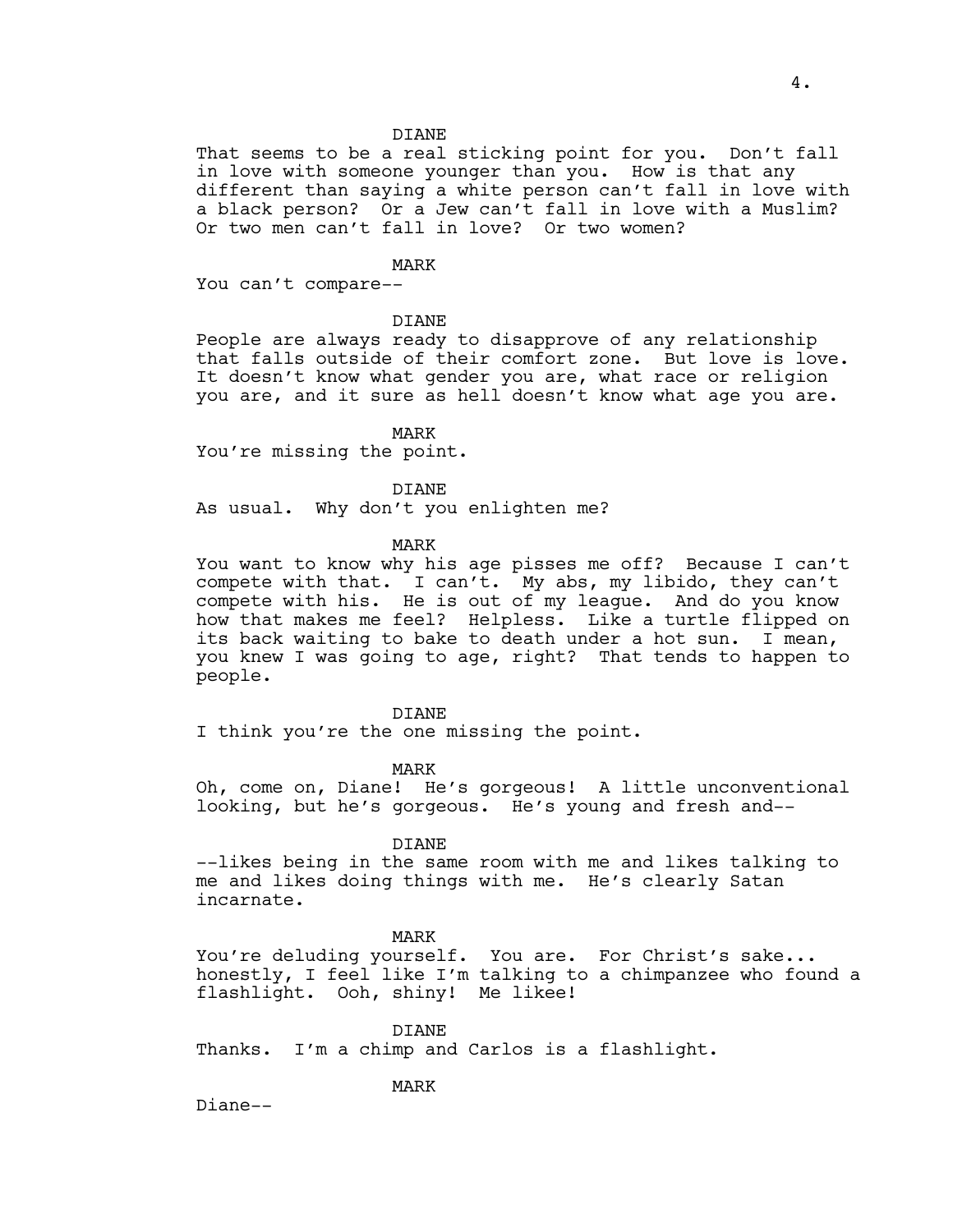DIANE

You know, I don't think it's absolutely necessary for me to be the bad person here, but if it's that important to you, sign me up.

MARK

I'm not saying that you're a bad person! I'm saying...

# DIANE

What?

#### MARK

Relationships evolve. They should evolve. What you have with someone when you fall in love is not what you're going to have twelve years later.

**DIANE** 

So when you say evolve, what is that a euphemism for? Wither? Rot? Spoil?

#### MARK

Once you get past the lust and the excitement what keeps people together? It's a sense of friendship. Of connection. Of comfort. It's having a responsibility towards the other person.

**DIANE** 

I do have a sense of responsibility.

MARK

Really? Which one of those boxes did you pack it away in?

DIANE

There needs to be more than that. More than just a feeling of obligation in a relationship. Is that what you want? Someone you feel obliged to be with?

#### MARK

I want...well, it doesn't matter what I want. But I would like to understand what you're doing. At a superficial level, sure, I get it. You want the newer, flashier model. But at any level deeper than that, I don't. And maybe there is no deeper level. Maybe it's purely superficial and I'm an idiot for thinking there's anything more to it.

DIANE

Why am I doing this? It's like my Mom used to say, "You're a long time dead." The first time I heard her say that, I must have been sixteen or seventeen, and I thought it was pretty funny. It was a joke. But the older I get, the less of a joke it becomes.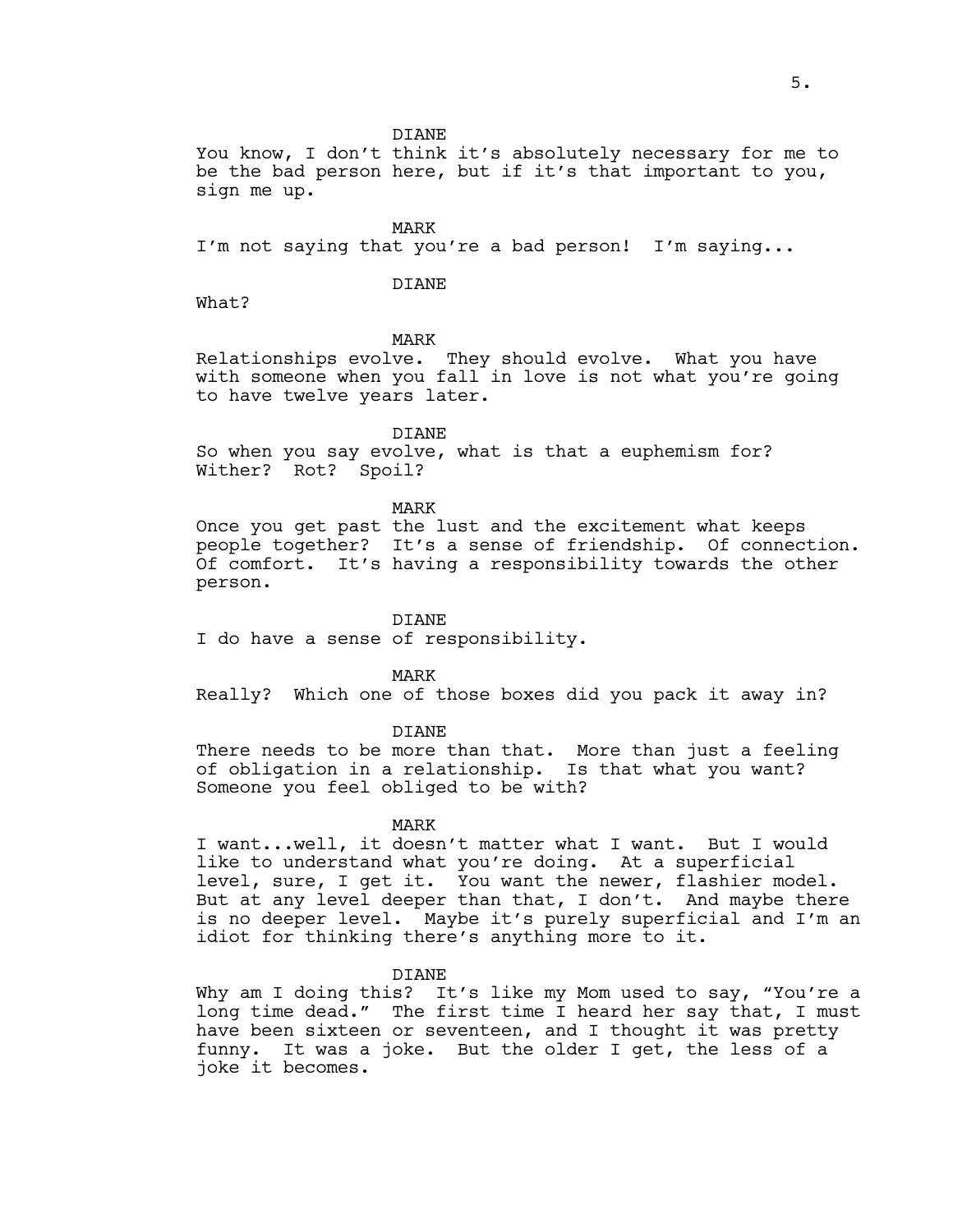So, the moral of the story is, shack up with hot guys while you can?

**DIANE** 

Forget it. I can't try and explain something you don't want explained.

MARK

You know, maybe I should have expected this. Maybe everyone should expect this. It's the way of the world, right? If a piece of cheese turns into a moldy piece of crap after a few months you don't get mad at it. That's what cheese does. That's cheese being cheese. It's the same with human beings.

**DIANE** 

Sure. If that makes you feel better.

MARK

I don't feel better. I feel sick. We spent years building a life together and now what? You're in a one bedroom apartment with him and I'm in this house by myself? You two should move in here. I'm the one who should get the apartment.

DIANE

This is your house.

MARK

Our house.

DIANE

No. Every renovation, the new garage, the finished basement, every carefully selected faucet is yours. Once you "matured" and I became less interesting, this house became your passion and you spent half the weekend at the hardware store.

MARK But you helped with all of that.

DIANE

Sure. I helped you move furniture and unscrew things. But that wasn't for me. It was for you.

MARK

So you don't like the house?

DIANE

No, I do. You've got great taste and you put a lot of time and work into it and it's a wonderful house. It really is. You should be proud of it. You are proud of it.

MARK

Yes, I am. But I thought I was doing it for us.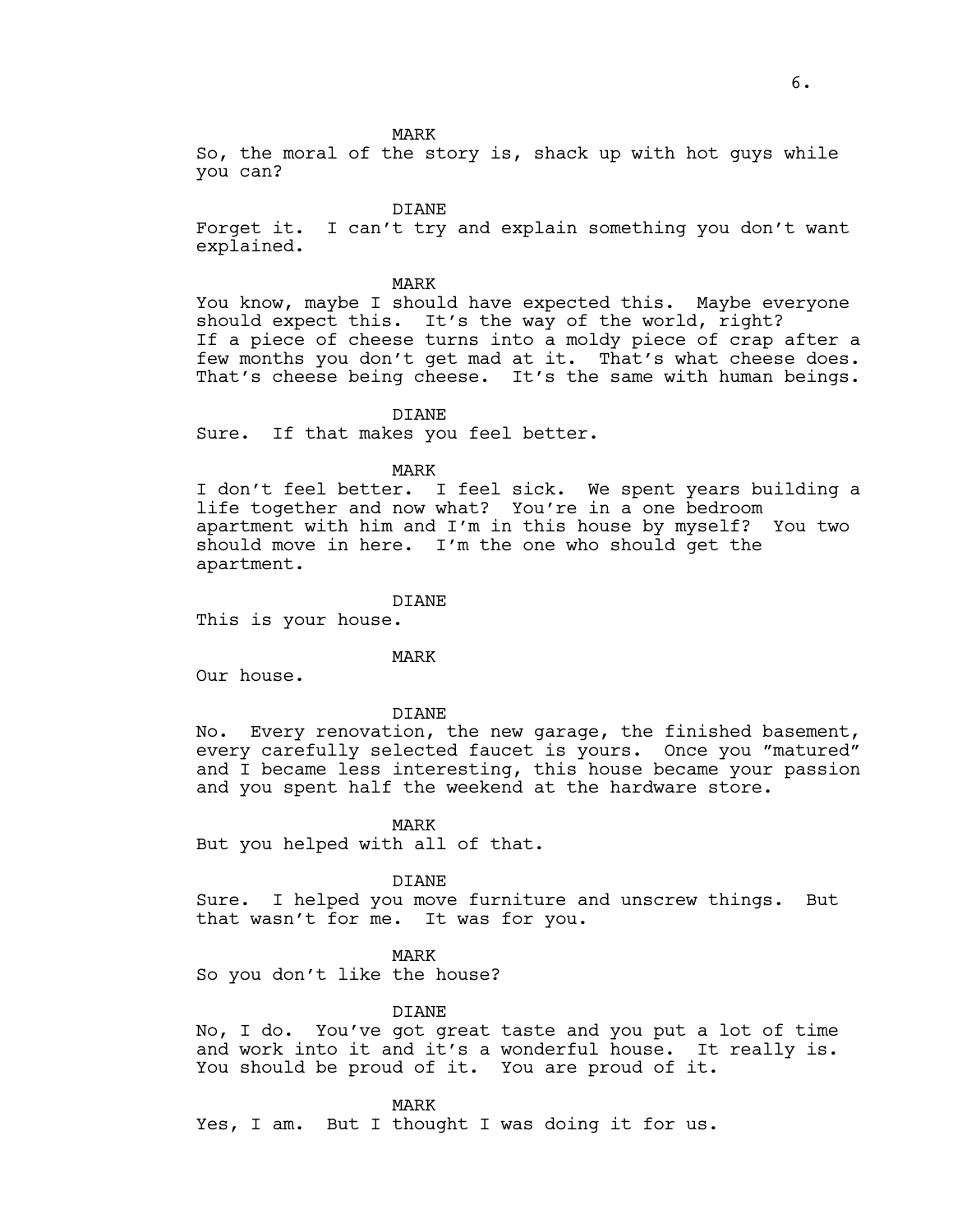#### DIANE

Maybe you were. Maybe it felt that way to you. But it didn't feel that way to me. I feel like I dropped out of the equation a while ago.

MARK

So how do you think the equation will go with Carlos? The same way? Twelve years and out? Does he know that's coming down the pipeline?

DIANE

Nobody ever knows what's coming down the pipeline. A truck driver could fall asleep behind the wheel, cross the median and crush my car into a tin can on my way to Carlos'. Not that you'd mind.

MARK

Don't say that. Don't ever say that.

DIANE

I'm sorry. That was...I'm sorry.

MARK

Maybe a fender bender. Maybe a wreck that totals your car but you walk away from. Something like that. Some kind of cosmic justice...if only I believed in cosmic justice, or...

DIANE

What?

MARK

You know what I'm thinking? If only I could run the tape back. If only someone could stop it and point to a bit and say, "Here. Right here, you screwed up." Do you think that would have made a difference?

DIANE

I don't know. Maybe I should have said more. Maybe instead of letting you putter around in the basement, I should have dragged you into the car and taken you out to a midnight movie or pool hall or a strip joint.

MARK

You want to go to a strip joint?

DIANE

Not on my own. For the most part, I don't see the point of them, honestly. It's like going to a restaurant to look at food. "Ooh, that looks good! That looks tasty!" Then you go home without eating anything. But going to a strip joint together might have been fun. Because then I would have gone home with you.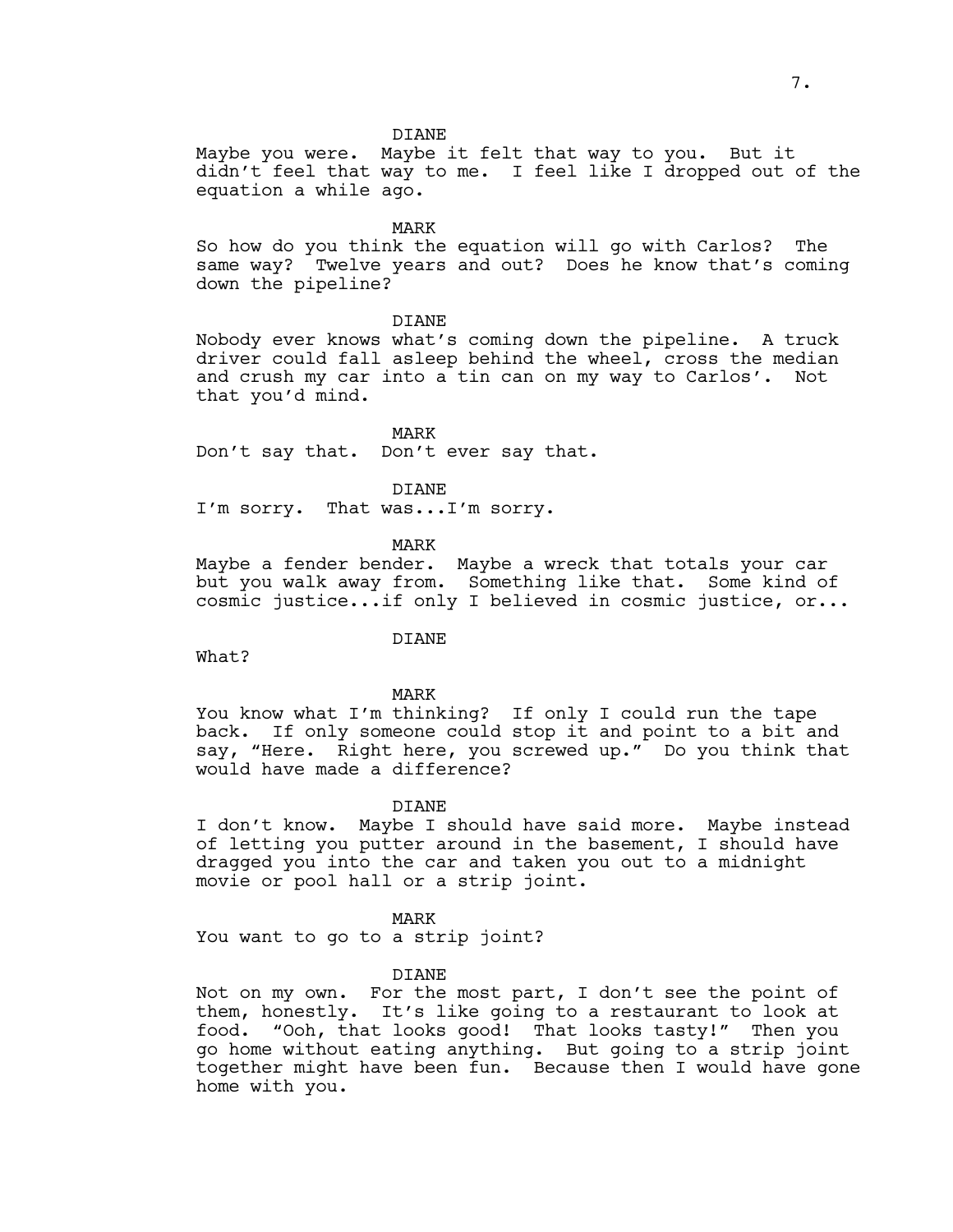Then maybe we should have done that...or things like that.

DIANE

Yeah. Maybe.

(DIANE tapes up the last box.)

MARK

Is that it?

### DIANE

That's it.

MARK

It just seems like there should be more than this.

DIANE

I don't need any more than this.

# MARK

Apparently, you do.

DIANE

You want to vent a little and rip on Carlos for a few minutes? Or me?

MARK

No. What's the point? I mean, I hate to say it, but...good job. You made a handsome young man fall in love with you.

DIANE

Which clearly indicates some kind of mental deficiency or childhood trauma on his part.

MARK I wasn't trying to say that. But...

DIANE ...you don't know what he sees in me.

# MARK

Something like that.

DIANE Maybe it's what you used to see.

MARK

You think so?

DIANE I don't know. I wish I had a good answer for you.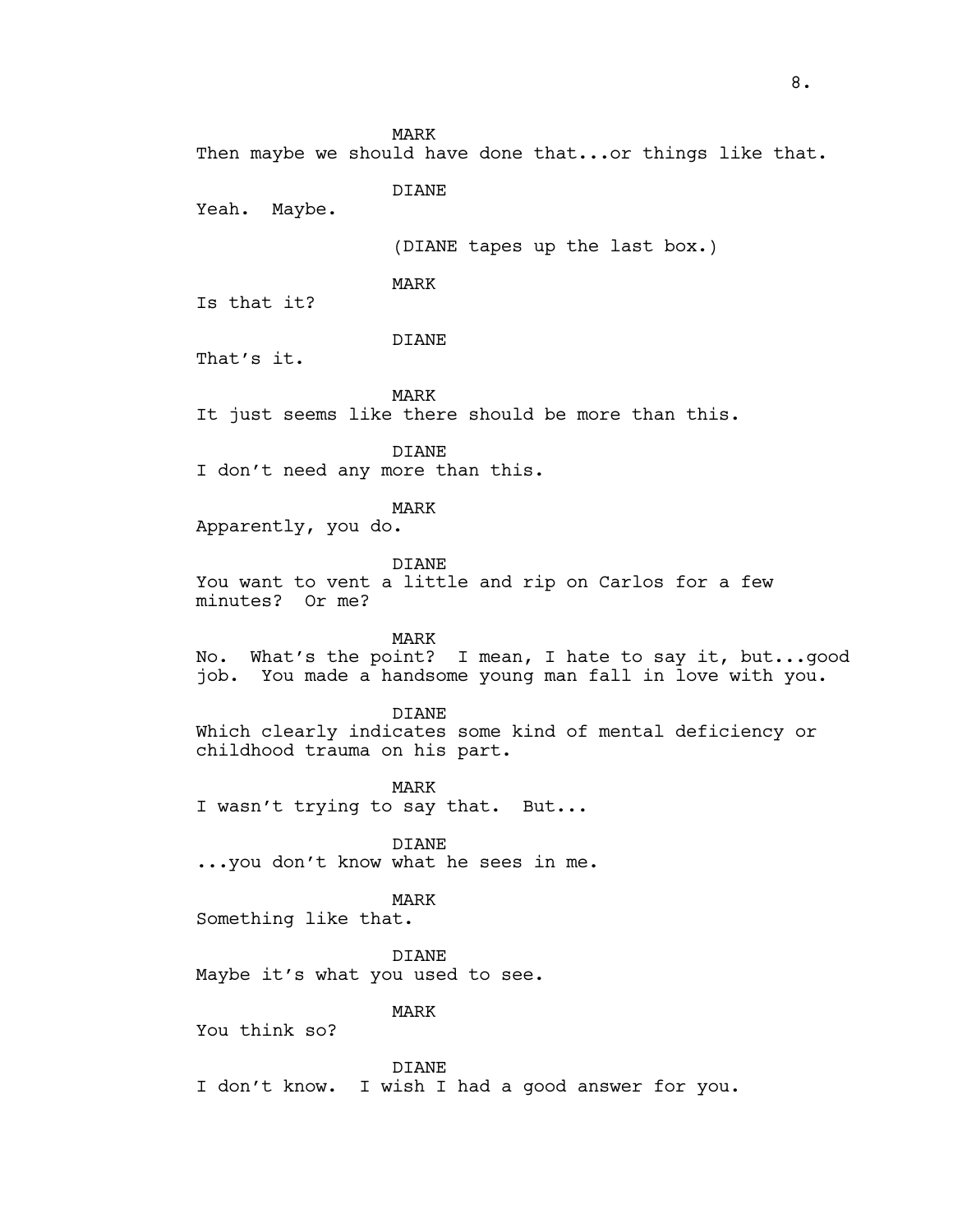I wish I had a good question.

DIANE

Then let me ask a question. Do you think I'm happy about this? Do you think when we stood next to one another and got married this is what I wanted?

MARK No. I just thought...hoped, that we'd be better than this. But I guess we're not.

DIANE

I don't think we're all that bad. Either one of us. Maybe we should be. Maybe this would be easier if we hated one another.

MARK

I'm working on it.

DIANE

No, you're not.

MARK

No. No, I'm not.

(DIANE picks up one of the boxes. MARK picks up one as well.)

DIANE

What are you doing?

MARK

Helping.

DIANE

Why?

MARK

Let me help you, all right? I can't just stand here and watch you move out.

DIANE Really, I can do it by myself.

MARK

We can all do it by ourselves. But my Mom had an expression too. "Don't just stand there like a knotless thread."

DIANE

That's a good one.

MARK So let me help you.